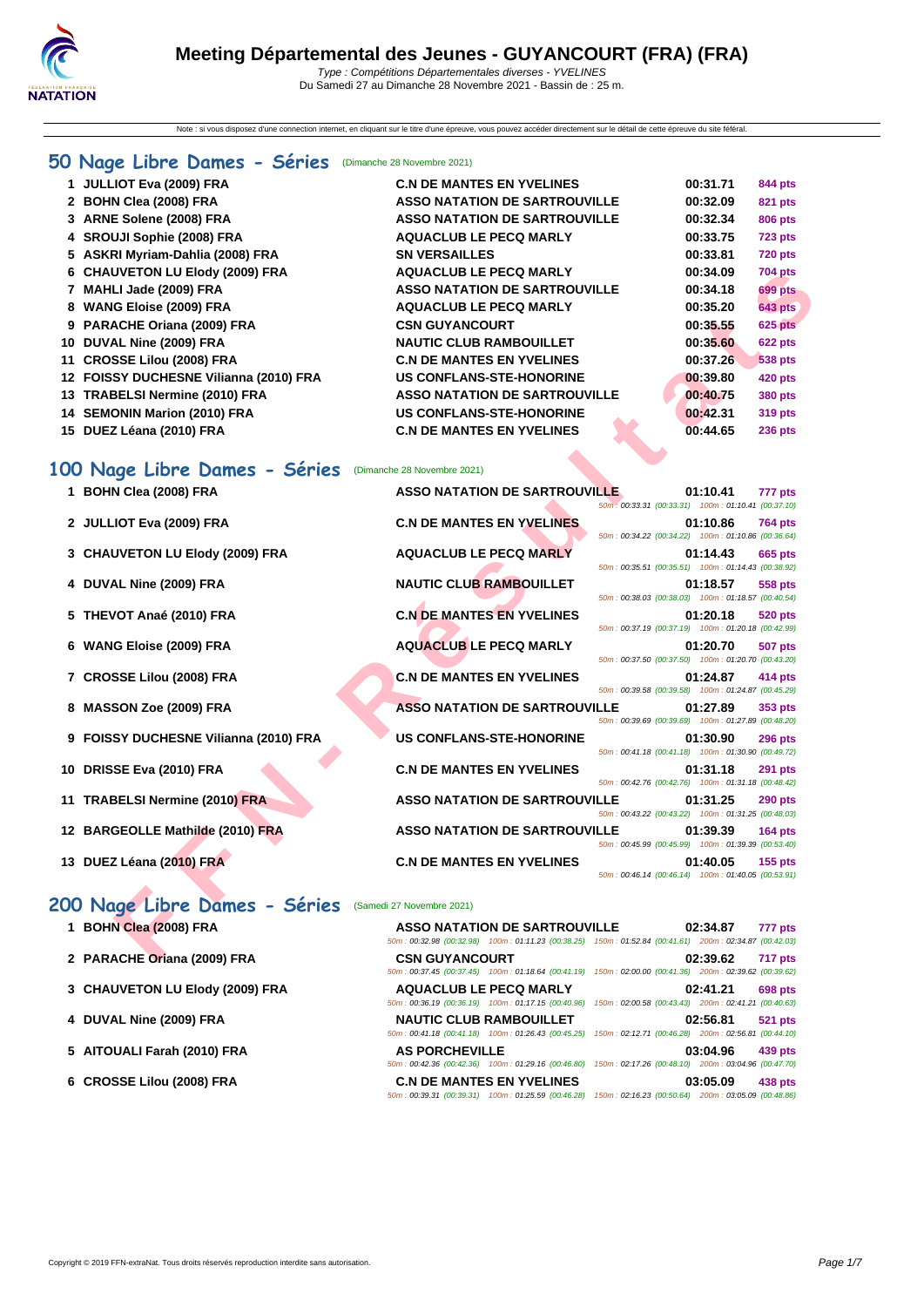

#### **[50 Do](http://www.ffnatation.fr/webffn/index.php)s Dames - Séries** (Samedi 27 Novembre 2021)

| 1 BOHN Clea (2008) FRA    | <b>ASSO NATATION DE SARTROUVILLE</b> | 00:38.20 | <b>769 pts</b> |
|---------------------------|--------------------------------------|----------|----------------|
| 2 ARNE Solene (2008) FRA  | <b>ASSO NATATION DE SARTROUVILLE</b> | 00:38.50 | 755 pts        |
| 3 JULLIOT Eva (2009) FRA  | <b>C.N DE MANTES EN YVELINES</b>     | 00:38.63 | <b>750 pts</b> |
| 4 DUVAL Nine (2009) FRA   | <b>NAUTIC CLUB RAMBOUILLET</b>       | 00:39.90 | 694 pts        |
| 5 THEVOT Anaé (2010) FRA  | <b>C.N DE MANTES EN YVELINES</b>     | 00:41.54 | 625 pts        |
| 6 DRISSE Eva (2010) FRA   | <b>C.N DE MANTES EN YVELINES</b>     | 00:48.50 | 372 pts        |
| 7 POULET Anaïs (2010) FRA | <b>ASSO NATATION DE SARTROUVILLE</b> | 00:50.58 | <b>309 pts</b> |
|                           |                                      |          |                |

#### **100 Dos Dames - Séries** (Samedi 27 Novembre 2021)

| 1 THEVOT Anaé (2010) FRA | <b>C.N DE MANTES EN YVELINES</b> | 01:27.71<br><b>623 pts</b>                         |
|--------------------------|----------------------------------|----------------------------------------------------|
|                          |                                  | 50m: 00:41.27 (00:41.27) 100m: 01:27.71 (00:46.44) |
| 2 DRISSE Eva (2010) FRA  | <b>C.N DE MANTES EN YVELINES</b> | 01:44.09<br>338 pts                                |
| 3 DUEZ Léana (2010) FRA  | <b>C.N DE MANTES EN YVELINES</b> | 01:49.34<br><b>266 pts</b>                         |
|                          |                                  | 50m: 00:53.38 (00:53.38) 100m: 01:49.34 (00:55.96) |

#### **200 Dos Dames - Séries** (Dimanche 28 Novembre 2021)

#### **1 SROUJI Sophie (2008) FRA AQUACLUB LE PECQ MARLY 03:01.46 651 pts**

#### **50 Brasse Dames - Séries** (Samedi 27 Novembre 2021)

| 1 SROUJI Sophie (2008) FRA       | <b>AQUACLUB LE PECQ MARLY</b>        | 00:38.49 | 922 pts        |
|----------------------------------|--------------------------------------|----------|----------------|
| 2 ARNE Solene (2008) FRA         | <b>ASSO NATATION DE SARTROUVILLE</b> | 00:44.28 | <b>665 pts</b> |
| 3 THEVOT Anaé (2010) FRA         | <b>C.N DE MANTES EN YVELINES</b>     | 00:45.19 | <b>628 pts</b> |
| 4 ASKRI Myriam-Dahlia (2008) FRA | <b>SN VERSAILLES</b>                 | 00:46.06 | 594 pts        |
| 5 CHAUVETON LU Elody (2009) FRA  | <b>AQUACLUB LE PECQ MARLY</b>        | 00:46.47 | 578 pts        |
| 6 TRABELSI Nermine (2010) FRA    | <b>ASSO NATATION DE SARTROUVILLE</b> | 00:48.42 | 506 pts        |
| 7 AITOUALI Farah (2010) FRA      | <b>AS PORCHEVILLE</b>                | 00:49.78 | 459 pts        |

## **100 Brasse Dames - Séries** (Samedi 27 Novembre 2021)

| 7 POULET Anaïs (2010) FRA             | <b>ASSO NATATION DE SARTROUVILLE</b>                                                                                                               | 00:50.58                                                       | <b>309 pts</b> |
|---------------------------------------|----------------------------------------------------------------------------------------------------------------------------------------------------|----------------------------------------------------------------|----------------|
| Dos Dames - Séries<br>00              | (Samedi 27 Novembre 2021)                                                                                                                          |                                                                |                |
| 1 THEVOT Anaé (2010) FRA              | <b>C.N DE MANTES EN YVELINES</b>                                                                                                                   | 01:27.71<br>50m: 00:41.27 (00:41.27) 100m: 01:27.71 (00:46.44) | 623 pts        |
| 2 DRISSE Eva (2010) FRA               | <b>C.N DE MANTES EN YVELINES</b>                                                                                                                   | 01:44.09                                                       | 338 pts        |
| 3 DUEZ Léana (2010) FRA               | <b>C.N DE MANTES EN YVELINES</b>                                                                                                                   | 01:49.34<br>50m: 00:53.38 (00:53.38) 100m: 01:49.34 (00:55.96) | <b>266 pts</b> |
| <b>200 Dos Dames - Séries</b>         | (Dimanche 28 Novembre 2021)                                                                                                                        |                                                                |                |
| 1 SROUJI Sophie (2008) FRA            | <b>AQUACLUB LE PECQ MARLY</b><br>50m : 00:43.89 (00:43.89) 100m : 01:30.82 (00:46.93) 150m : 02:17.38 (00:46.56) 200m : 03:01.46 (00:44.08)        | 03:01.46                                                       | 651 pts        |
| 50 Brasse Dames - Séries              | (Samedi 27 Novembre 2021)                                                                                                                          |                                                                |                |
| 1 SROUJI Sophie (2008) FRA            | <b>AQUACLUB LE PECQ MARLY</b>                                                                                                                      | 00:38.49                                                       | 922 pts        |
| 2 ARNE Solene (2008) FRA              | <b>ASSO NATATION DE SARTROUVILLE</b>                                                                                                               | 00:44.28                                                       | 665 pts        |
| 3 THEVOT Anaé (2010) FRA              | <b>C.N DE MANTES EN YVELINES</b>                                                                                                                   | 00:45.19                                                       | 628 pts        |
| 4 ASKRI Myriam-Dahlia (2008) FRA      | <b>SN VERSAILLES</b>                                                                                                                               | 00:46.06                                                       | 594 pts        |
| 5 CHAUVETON LU Elody (2009) FRA       | <b>AQUACLUB LE PECQ MARLY</b>                                                                                                                      | 00:46.47                                                       | 578 pts        |
| 6 TRABELSI Nermine (2010) FRA         | <b>ASSO NATATION DE SARTROUVILLE</b>                                                                                                               | 00:48.42                                                       | 506 pts        |
| 7 AITOUALI Farah (2010) FRA           | <b>AS PORCHEVILLE</b>                                                                                                                              | 00:49.78                                                       | 459 pts        |
| 00 Brasse Dames - Séries              | (Samedi 27 Novembre 2021)                                                                                                                          |                                                                |                |
| 1 SROUJI Sophie (2008) FRA            | <b>AQUACLUB LE PECQ MARLY</b>                                                                                                                      | 01:24.76<br>50m: 00:39.63 (00:39.63) 100m: 01:24.76 (00:45.13) | <b>916 pts</b> |
| 2 PARACHE Oriana (2009) FRA           | <b>CSN GUYANCOURT</b>                                                                                                                              | 01:37.30<br>50m: 00:46.51 (00:46.51) 100m: 01:37.30 (00:50.79) | 672 pts        |
| 3 WANG Eloise (2009) FRA              | <b>AQUACLUB LE PECQ MARLY</b>                                                                                                                      | 01:45.11<br>50m: 00:49.40 (00:49.40) 100m: 01:45.11 (00:55.71) | 539 pts        |
| 4 AITOUALI Farah (2010) FRA           | <b>AS PORCHEVILLE</b>                                                                                                                              | 01:47.03<br>50m: 00:49.61 (00:49.61) 100m: 01:47.03 (00:57.42) | 508 pts        |
| 5 FOISSY DUCHESNE Vilianna (2010) FRA | <b>US CONFLANS-STE-HONORINE</b>                                                                                                                    | 01:50.69<br>50m: 00:50.92 (00:50.92) 100m: 01:50.69 (00:59.77) | 453 pts        |
| 6 BARGEOLLE Mathilde (2010) FRA       | <b>ASSO NATATION DE SARTROUVILLE</b>                                                                                                               | 01:53.53<br>50m: 00:52.28 (00:52.28) 100m: 01:53.53 (01:01.25) | 412 pts        |
| 200 Brasse Dames - Séries             | (Dimanche 28 Novembre 2021)                                                                                                                        |                                                                |                |
| 1 SROUJI Sophie (2008) FRA            | <b>AQUACLUB LE PECQ MARLY</b><br>50m : 00:39.92 (00:39.92) 100m : 01:26.87 (00:46.95) 150m : 02:14.87 (00:48.00) 200m : 03:02.21 (00:47.34)        | 03:02.21                                                       | 886 pts        |
| 2 ALFONSI Marie (2009) FRA            | <b>ASSO NATATION DE SARTROUVILLE</b><br>50m : 00:45.99 (00:45.99) 100m : 01:40.70 (00:54.71) 150m : 02:37.20 (00:56.50) 200m : 03:33.56 (00:56.36) | 03:33.56                                                       | 589 pts        |
|                                       |                                                                                                                                                    |                                                                |                |

### **200 Brasse Dames - Séries** (Dimanche 28 Novembre 2021)

| 1 SROUJI Sophie (2008) FRA       | <b>AQUACLUB LE PECQ MARLY</b>        | 03:02.21<br>886 pts                                                                                    |
|----------------------------------|--------------------------------------|--------------------------------------------------------------------------------------------------------|
|                                  |                                      | 50m: 00:39.92 (00:39.92) 100m: 01:26.87 (00:46.95) 150m: 02:14.87 (00:48.00) 200m: 03:02.21 (00:47.34) |
| 2 ALFONSI Marie (2009) FRA       | <b>ASSO NATATION DE SARTROUVILLE</b> | 03:33.56<br>589 pts                                                                                    |
|                                  |                                      | 50m: 00:45.99 (00:45.99) 100m: 01:40.70 (00:54.71) 150m: 02:37.20 (00:56.50) 200m: 03:33.56 (00:56.36) |
| 3 ASKRI Myriam-Dahlia (2008) FRA | <b>SN VERSAILLES</b>                 | 03:45.17<br>494 pts                                                                                    |
|                                  | 50m: 00:49.33 (00:49.33)             | 100m: 01:45.27 (00:55.94) 150m: 02:45.63 (01:00.36) 200m: 03:45.17 (00:59.54)                          |
| 4 SEMONIN Marion (2010) FRA      | US CONFLANS-STE-HONORINE             | 04:17.28<br><b>276 pts</b>                                                                             |
|                                  |                                      | 50m: 00:55.10 (00:55.10) 100m: 02:01.74 (01:06.64) 150m: 03:10.18 (01:08.44) 200m: 04:17.28 (01:07.10) |
|                                  |                                      |                                                                                                        |

#### **50 Papillon Dames - Séries** (Dimanche 28 Novembre 2021)

| 1 JULLIOT Eva (2009) FRA | <b>C.N DE MANTES EN YVELINES</b>     | 00:35.31 | 778 pts        |
|--------------------------|--------------------------------------|----------|----------------|
| 2 BOHN Clea (2008) FRA   | <b>ASSO NATATION DE SARTROUVILLE</b> | 00:35.55 | <b>765 pts</b> |
| 3 ARNE Solene (2008) FRA | ASSO NATATION DE SARTROUVILLE        | 00:35.71 | <b>757 pts</b> |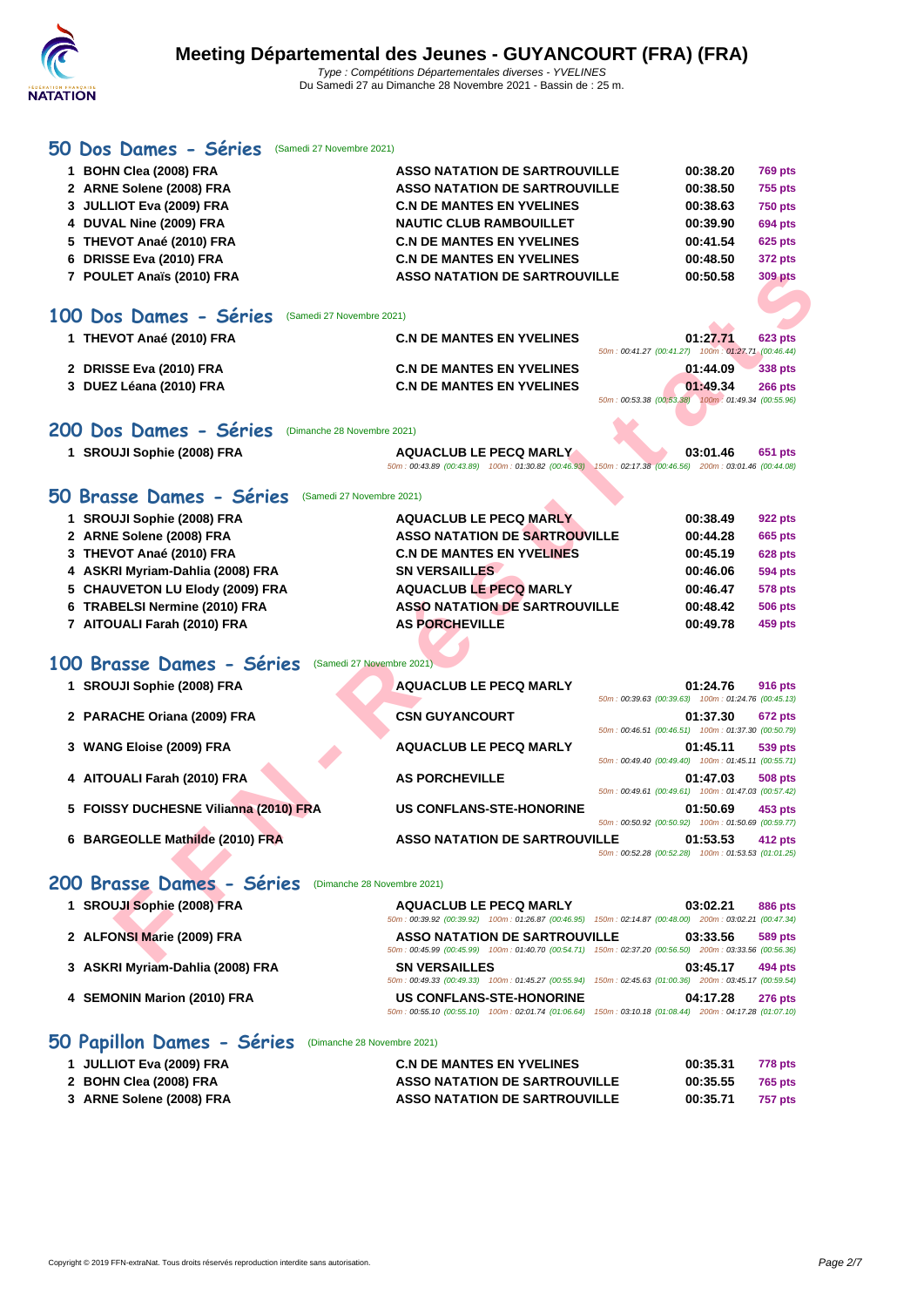

| 50 Papillon Dames - Séries (suite) |                                      |          |                |
|------------------------------------|--------------------------------------|----------|----------------|
| <b>WANG Eloise (2009) FRA</b><br>4 | <b>AQUACLUB LE PECQ MARLY</b>        | 00:38.66 | <b>611 pts</b> |
| 5 CHAUVETON LU Elody (2009) FRA    | <b>AQUACLUB LE PECQ MARLY</b>        | 00:39.21 | 585 pts        |
| 6 PARACHE Oriana (2009) FRA        | <b>CSN GUYANCOURT</b>                | 00:39.66 | 565 pts        |
| 7 DUVAL Nine (2009) FRA            | <b>NAUTIC CLUB RAMBOUILLET</b>       | 00:41.39 | 490 pts        |
| 8 CROSSE Lilou (2008) FRA          | <b>C.N DE MANTES EN YVELINES</b>     | 00:41.96 | 466 pts        |
| 9 TRABELSI Nermine (2010) FRA      | <b>ASSO NATATION DE SARTROUVILLE</b> | 00:47.29 | <b>274 pts</b> |
|                                    |                                      |          |                |

# 100 Papillon Dames - Séries (Samedi 27 Novembre 2021)<br>1 JULLIOT Eva (2009) FRA C.N DE

## **200 Papillon Dames - Séries** (Dimanche 28 Novembre 2021)

| 1 PARACHE Oriana (2009) FRA | <b>CSN GUYANCOURT</b> | 03:15.66<br>492 pts                                                                                    |
|-----------------------------|-----------------------|--------------------------------------------------------------------------------------------------------|
|                             |                       | 50m: 00:42.41 (00:42.41) 100m: 01:33.41 (00:51.00) 150m: 02:24.91 (00:51.50) 200m: 03:15.66 (00:50.75) |

#### 100 4 Nages Dames - Séries (Dimanche 28 Novembre 2021)

| 1 ARNE Solene (2008) FRA              | <b>ASSO NATATION DE SARTROUVILLE.</b> | 01:23.71 | 727 pts        |
|---------------------------------------|---------------------------------------|----------|----------------|
| 2 CHAUVETON LU Elody (2009) FRA       | <b>AQUACLUB LE PECQ MARLY</b>         | 01:26.31 | <b>669 pts</b> |
| 3 THEVOT Anaé (2010) FRA              | <b>C.N DE MANTES EN YVELINES</b>      | 01:31.16 | <b>568 pts</b> |
| 4 TRABELSI Nermine (2010) FRA         | <b>ASSO NATATION DE SARTROUVILLE</b>  | 01:39.17 | 419 pts        |
| 5 FOISSY DUCHESNE Vilianna (2010) FRA | US CONFLANS-STE-HONORINE              | 01:39.92 | 407 pts        |
| 6 SEMONIN Marion (2010) FRA           | US CONFLANS-STE-HONORINE              | 01:45.40 | 319 pts        |
|                                       |                                       |          |                |

## **200 4 Nages Dames - Séries** (Samedi 27 Novembre 2021)

| 1 SROUJI Sophie (2008) FRA | <b>AQUACLUB LE PECQ MARLY</b>                                                                                                           | 02:58.16<br><b>696 pts</b> |
|----------------------------|-----------------------------------------------------------------------------------------------------------------------------------------|----------------------------|
|                            | 50m: 00:42.49 (00:42.49) 100m: 01:28.66 (00:46.17) 150m: 02:16.32 (00:47.66) 200m: 02:58.16 (00:41.84)                                  |                            |
| 2 WANG Eloise (2009) FRA   | <b>AQUACLUB LE PECQ MARLY</b><br>50m: 00:41.49 (00:41.49) 100m: 01:31.21 (00:49.72) 150m: 02:26.06 (00:54.85) 200m: 03:10.56 (00:44.50) | <b>566 pts</b><br>03:10.56 |
| 3 THEVOT Anaé (2010) FRA   | <b>C.N DE MANTES EN YVELINES</b>                                                                                                        | 03:17.00<br>503 pts        |
|                            | 50m: 00:43.46 (00:43.46) 100m: 01:31.56 (00:48.10) 150m: 02:28.13 (00:56.57) 200m: 03:17.00 (00:48.87)                                  |                            |
| 4 DUVAL Nine (2009) FRA    | <b>NAUTIC CLUB RAMBOUILLET</b>                                                                                                          | 481 pts<br>03:19.40        |
|                            | 50m: 00:43.11 (00:43.11) 100m: 01:32.63 (00:49.52) 150m: 02:35.03 (01:02.40) 200m: 03:19.40 (00:44.37)                                  |                            |

## **50 Nage Libre Messieurs - Séries** (Dimanche 28 Novembre 2021)

| 00 Papillon Dames - Séries (Samedi 27 Novembre 2021) |                                                                                                                                             |                                                                           |
|------------------------------------------------------|---------------------------------------------------------------------------------------------------------------------------------------------|---------------------------------------------------------------------------|
| 1 JULLIOT Eva (2009) FRA                             | <b>C.N DE MANTES EN YVELINES</b>                                                                                                            | 01:25.62<br>634 pts<br>50m: 00:38.09 (00:38.09) 100m: 01:25.62 (00:47.53) |
| 00 Papillon Dames - Séries                           | (Dimanche 28 Novembre 2021)                                                                                                                 |                                                                           |
| 1 PARACHE Oriana (2009) FRA                          | <b>CSN GUYANCOURT</b>                                                                                                                       | 03:15.66<br>492 pts                                                       |
|                                                      | 50m: 00:42.41 (00:42.41) 100m: 01:33.41 (00:51.00) 150m: 02:24.91 (00:51.50) 200m: 03:15.66 (00:50.75)                                      |                                                                           |
| 00 4 Nages Dames - Séries                            | (Dimanche 28 Novembre 2021)                                                                                                                 |                                                                           |
| 1 ARNE Solene (2008) FRA                             | <b>ASSO NATATION DE SARTROUVILLE</b>                                                                                                        | 01:23.71                                                                  |
| 2 CHAUVETON LU Elody (2009) FRA                      | <b>AQUACLUB LE PECQ MARLY</b>                                                                                                               | 727 pts<br>01:26.31                                                       |
|                                                      |                                                                                                                                             | 669 pts                                                                   |
| 3 THEVOT Anaé (2010) FRA                             | <b>C.N DE MANTES EN YVELINES</b>                                                                                                            | 01:31.16<br>568 pts                                                       |
| 4 TRABELSI Nermine (2010) FRA                        | <b>ASSO NATATION DE SARTROUVILLE</b>                                                                                                        | 01:39.17<br>419 pts                                                       |
| 5 FOISSY DUCHESNE Vilianna (2010) FRA                | <b>US CONFLANS-STE-HONORINE</b>                                                                                                             | 01:39.92<br>407 pts                                                       |
| 6 SEMONIN Marion (2010) FRA                          | US CONFLANS-STE-HONORINE                                                                                                                    | 01:45.40<br>319 pts                                                       |
| 00 4 Nages Dames - Séries                            | (Samedi 27 Novembre 2021)                                                                                                                   |                                                                           |
| 1 SROUJI Sophie (2008) FRA                           | <b>AQUACLUB LE PECQ MARLY</b><br>50m : 00:42.49 (00:42.49) 100m : 01:28.66 (00:46.17) 150m : 02:16.32 (00:47.66) 200m : 02:58.16 (00:41.84) | 02:58.16<br>696 pts                                                       |
| 2 WANG Eloise (2009) FRA                             | <b>AQUACLUB LE PECQ MARLY</b>                                                                                                               | 03:10.56<br>566 pts                                                       |
|                                                      | 50m : 00:41.49 (00:41.49) 100m : 01:31.21 (00:49.72) 150m : 02:26.06 (00:54.85) 200m : 03:10.56 (00:44.50)                                  |                                                                           |
| 3 THEVOT Anaé (2010) FRA                             | <b>C.N DE MANTES EN YVELINES</b><br>50m: 00:43.46 (00:43.46) 100m: 01:31.56 (00:48.10) 150m: 02:28.13 (00:56.57) 200m: 03:17.00 (00:48.87)  | 03:17.00<br>503 pts                                                       |
| 4 DUVAL Nine (2009) FRA                              | <b>NAUTIC CLUB RAMBOUILLET</b>                                                                                                              | 03:19.40<br>481 pts                                                       |
|                                                      | 50m : 00:43.11 (00:43.11) 100m : 01:32.63 (00:49.52) 150m : 02:35.03 (01:02.40) 200m : 03:19.40 (00:44.37)                                  |                                                                           |
| 0 Nage Libre Messieurs - Séries                      | (Dimanche 28 Novembre 2021)                                                                                                                 |                                                                           |
| 1 LAKHDARI Adam (2007) FRA                           | <b>US IVRY-SUR-SEINE</b>                                                                                                                    | 00:26.57<br>997 pts                                                       |
| 2 HUET Mathis (2007) FRA                             | <b>CNO ST-GERMAIN-EN-LAYE</b>                                                                                                               | 00:28.80<br>857 pts                                                       |
| 3 BORDIER Ethan (2007) FRA                           | <b>ASSO NATATION DE SARTROUVILLE</b>                                                                                                        | 00:29.42<br>819 pts                                                       |
| 4 CLAVE Mathias (2008) FRA                           | <b>CSN GUYANCOURT</b>                                                                                                                       | 00:30.51<br><b>756 pts</b>                                                |
| 5 ALBEROLA Peyo (2008) FRA                           | <b>CSN GUYANCOURT</b>                                                                                                                       | 00:30.75<br><b>742 pts</b>                                                |
| 6 SALLOUM Liam (2007) FRA                            | <b>CNO ST-GERMAIN-EN-LAYE</b>                                                                                                               | 00:31.47<br><b>702 pts</b>                                                |
| 7 LEPIOUFLE Yannis (2007) FRA                        | <b>C.N DE MANTES EN YVELINES</b>                                                                                                            | 00:31.51<br><b>700 pts</b>                                                |
| 8 ZADITHugo (2008) FRA                               | <b>CSN GUYANCOURT</b>                                                                                                                       | 00:31.79<br><b>685 pts</b>                                                |
| 9 SIGRIST Romain (2008) FRA                          | <b>US CONFLANS-STE-HONORINE</b>                                                                                                             | 00:32.86<br><b>628 pts</b>                                                |
| 10 MILLET Alexandre (2007) FRA                       | <b>SN VERSAILLES</b>                                                                                                                        | 00:32.92<br>625 pts                                                       |
| 11 BéROT Martin (2008) FRA                           | <b>US CONFLANS-STE-HONORINE</b>                                                                                                             | 00:33.37<br><b>602 pts</b>                                                |
| 12 DUBAU Remy (2009) FRA                             | <b>CSN GUYANCOURT</b>                                                                                                                       | 00:33.65<br><b>587 pts</b>                                                |
| 13 VILLARET Thomas (2009) FRA                        | <b>NAUTIC CLUB RAMBOUILLET</b>                                                                                                              | 00:34.44<br>548 pts                                                       |
| 14 GUIENNE Edgar (2008) FRA                          | <b>AQUACLUB LE PECQ MARLY</b>                                                                                                               | 00:34.52<br><b>544 pts</b>                                                |
| 15 ZAMNI Armand (2009) FRA                           | <b>NAUTIC CLUB RAMBOUILLET</b>                                                                                                              | 00:34.79<br><b>531 pts</b>                                                |
| 16 MONTLOUIS-CALIXTE Lucas-antoine (2009) FRA        | <b>US CONFLANS-STE-HONORINE</b>                                                                                                             | 00:35.02<br><b>520 pts</b>                                                |
| 17 VICENTE Thomas (2009) FRA                         | <b>US CONFLANS-STE-HONORINE</b>                                                                                                             | 00:36.25<br><b>464 pts</b>                                                |
| 18 LOPEZ Nicolas (2008) FRA                          | <b>US CONFLANS-STE-HONORINE</b>                                                                                                             | 00:37.04<br><b>429 pts</b>                                                |
| 19 CLAVAUD Gabriel (2009) FRA                        | <b>NAUTIC CLUB RAMBOUILLET</b>                                                                                                              | 00:37.50                                                                  |
|                                                      |                                                                                                                                             | 410 pts                                                                   |
| 20 BAREILLE-KADOCSacha (2008) FRA                    | US CONFLANS-STE-HONORINE                                                                                                                    | 00:37.93<br>392 pts                                                       |
| 21 DIALLO Maxence (2008) FRA                         | <b>AQUACLUB LE PECQ MARLY</b>                                                                                                               | 00:38.44<br>371 pts                                                       |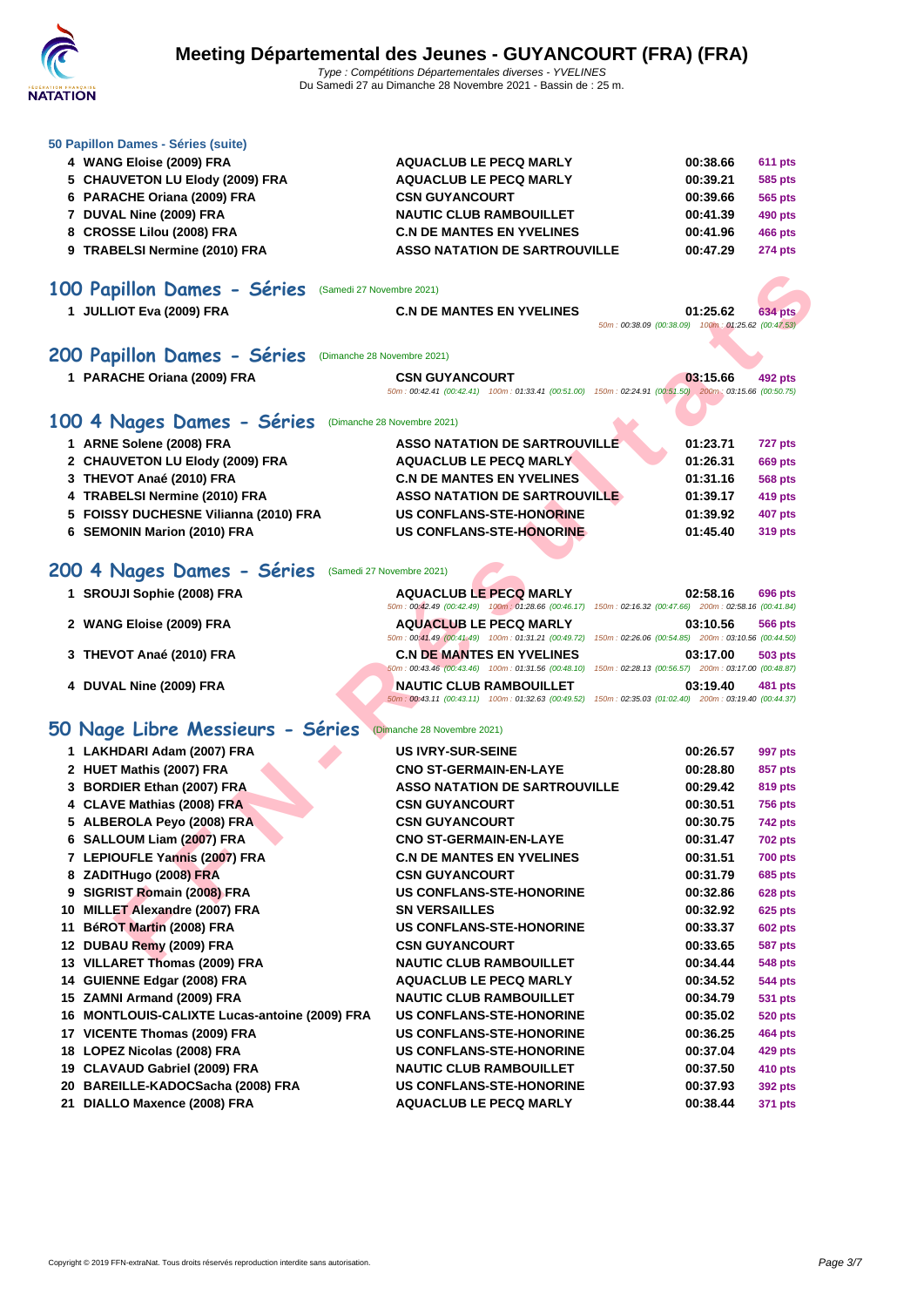

| 50 Nage Libre Messieurs - Séries (suite)<br>22 ALVAREZ Amaury (2009) FRA<br>--- CLEMENT Hedi (2009) FRA | <b>AQUACLUB LE PECQ MARLY</b><br><b>AQUACLUB LE PECQ MARLY</b>     | 00:45.58<br><b>141 pts</b><br><b>DNS</b> dec                                     |
|---------------------------------------------------------------------------------------------------------|--------------------------------------------------------------------|----------------------------------------------------------------------------------|
| 100 Nage Libre Messieurs - Séries                                                                       | (Dimanche 28 Novembre 2021)                                        |                                                                                  |
| 1 LEROY Romain (2007) FRA                                                                               | <b>NAUTIC CLUB RAMBOUILLET</b>                                     | 01:00.40<br><b>918 pts</b><br>50m: 00:29.00 (00:29.00) 100m: 01:00.40 (00:31.40) |
| 2 HUET Mathis (2007) FRA                                                                                | <b>CNO ST-GERMAIN-EN-LAYE</b>                                      | 01:03.35<br>830 pts<br>50m: 00:30.10 (00:30.10) 100m: 01:03.35 (00:33.25)        |
| 3 BORDIER Ethan (2007) FRA                                                                              | <b>ASSO NATATION DE SARTROUVILLE</b>                               | 01:05.23<br>777 pts<br>50m: 00:31.16 (00:31.16) 100m: 01:05.23 (00:34.07)        |
| 4 ALBEROLA Peyo (2008) FRA                                                                              | <b>CSN GUYANCOURT</b>                                              | 01:06.61<br><b>739 pts</b>                                                       |
| 5 SALLOUM Liam (2007) FRA                                                                               | <b>CNO ST-GERMAIN-EN-LAYE</b>                                      | 50m: 00:31.85 (00:31.85) 100m: 01:06.61 (00:34.76)<br>01:07.13<br><b>725 pts</b> |
| 6 CLAVE Mathias (2008) FRA                                                                              | <b>CSN GUYANCOURT</b>                                              | 50m: 00:31.34 (00:31.34) 100m: 01:07.13 (00:35.79)<br>01:07.47<br><b>716 pts</b> |
| 7 FAURE Corentin (2007) FRA                                                                             | <b>SN VERSAILLES</b>                                               | 50m: 00:32.35 (00:32.35) 100m: 01:07.47 (00:35.12)<br>01:10.37<br>641 pts        |
| 8 LEPIOUFLE Yannis (2007) FRA                                                                           | <b>C.N DE MANTES EN YVELINES</b>                                   | 50m : 00:33.62 (00:33.62) 100m : 01:10.37 (00:36.75)<br>01:12.78<br>581 pts      |
| BéROT Martin (2008) FRA<br>9                                                                            | <b>US CONFLANS-STE-HONORINE</b>                                    | 50m: 00:33.24 (00:33.24) 100m: 01:12.78 (00:39.54)<br>01:15.35<br>521 pts        |
| 10 MILLET Alexandre (2007) FRA                                                                          | <b>SN VERSAILLES</b>                                               | 50m : 00:34.84 (00:34.84) 100m : 01:15.35 (00:40.51)<br>01:17.09<br>482 pts      |
| VILLARET Thomas (2009) FRA<br>11                                                                        | <b>NAUTIC CLUB RAMBOUILLET</b>                                     | 50m: 00:34.93 (00:34.93) 100m: 01:17.09 (00:42.16)<br>01:17.64<br>470 pts        |
| 12 JABER Iyad (2009) FRA                                                                                | <b>US CONFLANS-STE-HONORINE</b>                                    | 50m: 00:37.83 (00:37.83) 100m: 01:17.64 (00:39.81)<br>01:18.06<br>461 pts        |
| 13 GUIENNE Edgar (2008) FRA                                                                             | <b>AQUACLUB LE PECQ MARLY</b>                                      | 50m: 00:37.58 (00:37.58) 100m: 01:18.06 (00:40.48)<br>01:18.55<br>450 pts        |
|                                                                                                         |                                                                    | 50m: 00:36.76 (00:36.76) 100m: 01:18.55 (00:41.79)                               |
| ZAMNI Armand (2009) FRA<br>14                                                                           | <b>NAUTIC CLUB RAMBOUILLET</b>                                     | 01:19.21<br>436 pts<br>50m: 00:36.53 (00:36.53) 100m: 01:19.21 (00:42.68)        |
| SALLAM Ismaël (2008) FRA<br>15                                                                          | <b>US CONFLANS-STE-HONORINE</b>                                    | 01:21.28<br>394 pts<br>50m: 00:37.92 (00:37.92) 100m: 01:21.28 (00:43.36)        |
| 16 MONTLOUIS-CALIXTE Lucas-antoine (2009) FRA                                                           | <b>US CONFLANS-STE-HONORINE</b>                                    | 01:21.36<br>393 pts<br>50m: 00:37.41 (00:37.41) 100m: 01:21.36 (00:43.95)        |
| <b>VICENTE Thomas (2009) FRA</b><br>17<br>18 LOPEZ Nicolas (2008) FRA                                   | <b>US CONFLANS-STE-HONORINE</b><br><b>US CONFLANS-STE-HONORINE</b> | 01:23.55<br><b>350 pts</b><br>01:25.46<br><b>316 pts</b>                         |
|                                                                                                         |                                                                    | 50m: 00:38.07 (00:38.07) 100m: 01:25.46 (00:47.39)                               |
| 19 CLAVAUD Gabriel (2009) FRA                                                                           | <b>NAUTIC CLUB RAMBOUILLET</b>                                     | 01:25.86<br><b>309 pts</b><br>50m: 00:40.25 (00:40.25) 100m: 01:25.86 (00:45.61) |
| 20 BAREILLE-KADOCSacha (2008) FRA                                                                       | <b>US CONFLANS-STE-HONORINE</b>                                    | 01:26.00<br><b>306 pts</b><br>50m: 00:39.98 (00:39.98) 100m: 01:26.00 (00:46.02) |
| 21 DIALLO Maxence (2008) FRA                                                                            | <b>AQUACLUB LE PECQ MARLY</b>                                      | 01:26.80<br><b>292 pts</b><br>50m: 00:40.14 (00:40.14) 100m: 01:26.80 (00:46.66) |
| 22 ALVAREZ Amaury (2009) FRA                                                                            | <b>AQUACLUB LE PECQ MARLY</b>                                      | 01:38.93<br>122 pts<br>50m: 00:45.75 (00:45.75) 100m: 01:38.93 (00:53.18)        |
| 23 BRETEAU Julian (2009) FRA                                                                            | <b>C.N DE MANTES EN YVELINES</b>                                   | 01:39.24<br><b>118 pts</b><br>50m: 00:39.33 (00:39.33) 100m: 01:39.24 (00:59.91) |
| 24 SERRA Corentin (2009) FRA                                                                            | <b>C.N DE MANTES EN YVELINES</b>                                   | 01:43.00<br>81 pts                                                               |
| --- CLEMENT Hedi (2009) FRA                                                                             | <b>AQUACLUB LE PECQ MARLY</b>                                      | 50m: 00:49.51 (00:49.51) 100m: 01:43.00 (00:53.49)<br><b>DNS</b> dec             |
|                                                                                                         |                                                                    |                                                                                  |

| 200 Nage Libre Messieurs - Séries (Samedi 27 Novembre 2021) |  |  |  |
|-------------------------------------------------------------|--|--|--|
|-------------------------------------------------------------|--|--|--|

- **1 HUET Mathis (2007) FRA**
- **2 SALLOUM Liam (2007) FRA**
- **3 [BORDIER Ethan \(2007\) FRA](http://www.ffnatation.fr/webffn/resultats.php?idact=nat&go=epr&idcpt=74047&idepr=53)**

| <b>CNO ST-GERMAIN-EN-LAYE</b> |                                                                                                        |                                                     | 02:17.16 | 823 pts |
|-------------------------------|--------------------------------------------------------------------------------------------------------|-----------------------------------------------------|----------|---------|
|                               | 50m: 00:30.76 (00:30.76) 100m: 01:05.69 (00:34.93)                                                     | 150m: 01:41.94 (00:36.25) 200m: 02:17.16 (00:35.22) |          |         |
| <b>CNO ST-GERMAIN-EN-LAYE</b> |                                                                                                        |                                                     | 02:23.66 | 732 pts |
|                               | 50m: 00:31.00 (00:31.00) 100m: 01:07.15 (00:36.15) 150m: 01:45.34 (00:38.19) 200m: 02:23.66 (00:38.32) |                                                     |          |         |
|                               | <b>ASSO NATATION DE SARTROUVILLE</b>                                                                   |                                                     | 02:26.40 | 696 pts |
|                               | 50m: 00:32.03 (00:32.03) 100m: 01:09.73 (00:37.70) 150m: 01:49.93 (00:40.20) 200m: 02:26.40 (00:36.47) |                                                     |          |         |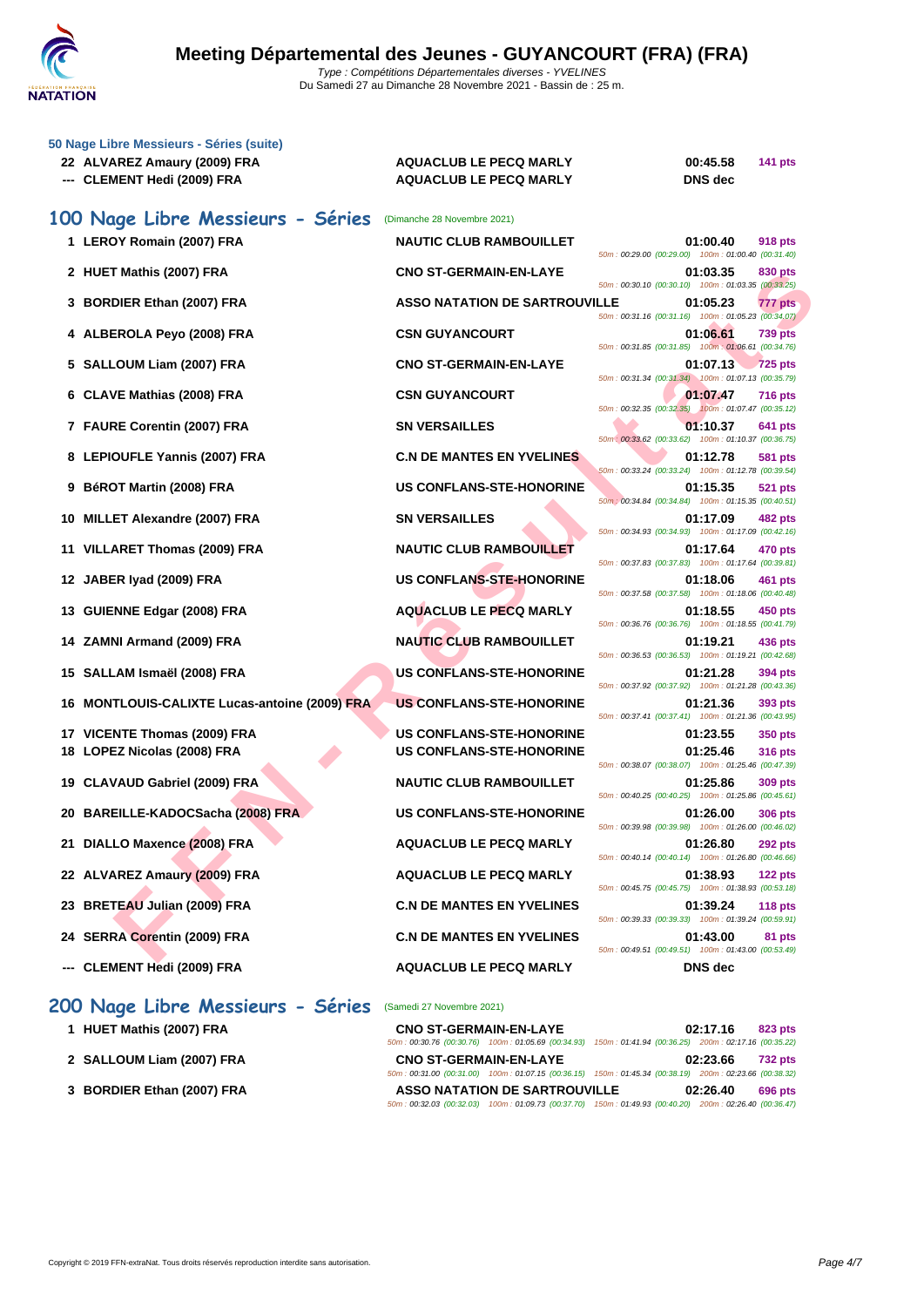50m : 00:32.84 (00:32.84) 100m : 01:09.95 (00:37.11) 150m : 01:50.04 (00:40.09) 200m : 02:27.83 (00:37.79)

50m : 00:33.57 (00:33.57) 100m : 01:12.89 (00:39.32) 150m : 01:55.49 (00:42.60) 200m : 02:37.57 (00:42.08)

50m : 00:36.81 (00:36.81) 100m : 01:19.54 (00:42.73) 150m : 02:03.97 (00:44.43) 200m : 02:44.70 (00:40.73)

50m : 00:38.06 (00:38.06) 100m : 01:20.73 (00:42.67) 150m : 02:04.92 (00:44.19) 200m : 02:46.00 (00:41.08)

#### **[200 Nage](http://www.ffnatation.fr/webffn/index.php) Libre Messieurs - Séries (suite)**

- **4 CLAVE Mathias (2008) FRA CSN GUYANCOURT 02:27.83 677 pts**
- **5 ZADITHugo (2008) FRA CSN GUYANCOURT 02:37.57 556 pts**
- **6 BéROT Martin (2008) FRA US CONFLANS-STE-HONORINE 02:44.70 476 pts**
- **7 DUBAU Remy (2009) FRA CSN GUYANCOURT 02:46.00 462 pts**
- **8 LEPIOUFLE Yannis (2007) FRA C.N DE MANTES EN YVELINES 02:50.29 417 pts**
- **9 GUIENNE Edgar (2008) FRA AQUACLUB LE PECQ MARLY 02:52.40 395 pts**
- **10 JOSSEAUME Alexis (2009) FRA NAUTIC CLUB RAMBOUILLET 02:57.21 349 pts**
- **11 JABER Iyad (2009) FRA US CONFLANS-STE-HONORINE 03:01.71 308 pts**
- **12 DIALLO Maxence (2008) FRA AQUACLUB LE PECQ MARLY 03:09.57 243 pts**

## **50 Dos Messieurs - Séries** (Samedi 27 Novembre 2021)

|                                | $100111.02.04.32$ $100.44.131$                                                                                                                 |                                                                                  |
|--------------------------------|------------------------------------------------------------------------------------------------------------------------------------------------|----------------------------------------------------------------------------------|
| 8 LEPIOUFLE Yannis (2007) FRA  | <b>C.N DE MANTES EN YVELINES</b><br>50m : 00:35.59 (00:35.59) 100m : 01:19.06 (00:43.47) 150m : 02:04.58 (00:45.52) 200m : 02:50.29 (00:45.71) | 02:50.29<br>417 pts                                                              |
| 9 GUIENNE Edgar (2008) FRA     | <b>AQUACLUB LE PECQ MARLY</b><br>50m: 00:38.18 (00:38.18) 100m: 01:24.50 (00:46.32) 150m: 02:09.93 (00:45.43) 200m: 02:52.40 (00:42.47)        | 395 pts<br>02:52.40                                                              |
| 10 JOSSEAUME Alexis (2009) FRA | <b>NAUTIC CLUB RAMBOUILLET</b><br>50m: 00:38.76 (00:38.76) 100m: 01:24.62 (00:45.86)                                                           | 02:57.21<br>349 pts<br>150m: 02:11.03 (00:46.41) 200m: 02:57.21 (00:46.18)       |
| 11 JABER Iyad (2009) FRA       | <b>US CONFLANS-STE-HONORINE</b><br>50m: 00:42.28 (00:42.28) 100m: 01:29.02 (00:46.74) 150m: 02:17.31 (00:48.29) 200m: 03:01.71 (00:44.40)      | 03:01.71<br><b>308 pts</b>                                                       |
| 12 DIALLO Maxence (2008) FRA   | <b>AQUACLUB LE PECQ MARLY</b><br>50m: 00:42.31 (00:42.31) 100m: 01:31.59 (00:49.28) 150m: 02:21.31 (00:49.72) 200m: 03:09.57 (00:48.26)        | 03:09.57<br><b>243 pts</b>                                                       |
| 0 Dos Messieurs - Séries       | (Samedi 27 Novembre 2021)                                                                                                                      |                                                                                  |
| 1 LAKHDARI Adam (2007) FRA     | <b>US IVRY-SUR-SEINE</b>                                                                                                                       | 00:30.45<br>971 pts                                                              |
| 2 LEROY Romain (2007) FRA      | <b>NAUTIC CLUB RAMBOUILLET</b>                                                                                                                 | 00:34.22<br><b>776 pts</b>                                                       |
| 3 BORDIER Ethan (2007) FRA     | <b>ASSO NATATION DE SARTROUVILLE</b>                                                                                                           | 00:34.84<br><b>746 pts</b>                                                       |
| 4 CLAVE Mathias (2008) FRA     | <b>CSN GUYANCOURT</b>                                                                                                                          | 00:35.39<br><b>720 pts</b>                                                       |
| 5 ALBEROLA Peyo (2008) FRA     | <b>CSN GUYANCOURT</b>                                                                                                                          | 00:35.84<br><b>699 pts</b>                                                       |
| 6 HUET Mathis (2007) FRA       | <b>CNO ST-GERMAIN-EN-LAYE</b>                                                                                                                  | 00:35.88<br>697 pts                                                              |
| 6 SALLOUM Liam (2007) FRA      | <b>CNO ST-GERMAIN-EN-LAYE</b>                                                                                                                  | 00:35.88<br>697 pts                                                              |
| 8 LEPIOUFLE Yannis (2007) FRA  | <b>C.N DE MANTES EN YVELINES</b>                                                                                                               | 00:37.30<br>633 pts                                                              |
| 9 ZADITHugo (2008) FRA         | <b>CSN GUYANCOURT</b>                                                                                                                          | 00:37.72<br><b>614 pts</b>                                                       |
| 10 DUBAU Remy (2009) FRA       | <b>CSN GUYANCOURT</b>                                                                                                                          | 00:38.73<br><b>571 pts</b>                                                       |
| 11 VILLARET Thomas (2009) FRA  | <b>NAUTIC CLUB RAMBOUILLET</b>                                                                                                                 | 00:40.38<br>504 pts                                                              |
| 12 LOPEZ Nicolas (2008) FRA    | US CONFLANS-STE-HONORINE                                                                                                                       | 00:41.25<br>471 pts                                                              |
| 13 GUIENNE Edgar (2008) FRA    | <b>AQUACLUB LE PECQ MARLY</b>                                                                                                                  | 00:41.83<br>449 pts                                                              |
| 14 CLAVAUD Gabriel (2009) FRA  | <b>NAUTIC CLUB RAMBOUILLET</b>                                                                                                                 | 00:43.39<br>393 pts                                                              |
| 15 DIALLO Maxence (2008) FRA   | <b>AQUACLUB LE PECQ MARLY</b>                                                                                                                  | 00:50.75<br><b>179 pts</b>                                                       |
| 00 Dos Messieurs - Séries      | (Samedi 27 Novembre 2021)                                                                                                                      |                                                                                  |
| 1 LAKHDARI Adam (2007) FRA     | <b>US IVRY-SUR-SEINE</b>                                                                                                                       | 01:05.29<br><b>962 pts</b><br>50m: 00:31.35 (00:31.35) 100m: 01:05.29 (00:33.94) |
| 2 LEROY Romain (2007) FRA      | <b>NAUTIC CLUB RAMBOUILLET</b>                                                                                                                 | 01:13.76<br><b>754 pts</b><br>50m: 00:35.72 (00:35.72) 100m: 01:13.76 (00:38.04) |
| 3 FAURE Corentin (2007) FRA    | <b>SN VERSAILLES</b>                                                                                                                           | 01:15.20<br><b>721 pts</b><br>50m: 00:36.21 (00:36.21) 100m: 01:15.20 (00:38.99) |
| 4 SIGRIST Romain (2008) FRA    | <b>US CONFLANS-STE-HONORINE</b>                                                                                                                | 01:25.39<br><b>509 pts</b><br>50m: 00:42.84 (00:42.84) 100m: 01:25.39 (00:42.55) |
| 5 BéROT Martin (2008) FRA      | <b>US CONFLANS-STE-HONORINE</b>                                                                                                                | 01:27.79<br>465 pts<br>50m: 00:41.61 (00:41.61) 100m: 01:27.79 (00:46.18)        |
| 6 VILLARET Thomas (2009) FRA   | <b>NAUTIC CLUB RAMBOUILLET</b>                                                                                                                 | 01:31.00<br><b>408 pts</b><br>50m: 00:44.89 (00:44.89) 100m: 01:31.00 (00:46.11) |
|                                |                                                                                                                                                |                                                                                  |

#### **100 Dos Messieurs - Séries** (Samedi 27 Novembre 2021)

| 1 LAKHDARI Adam (2007) FRA | <b>US IVRY-SUR-SEINE</b>                                                                                                                                                                                                                                                                                  | 01:05.29 | <b>962 pts</b>                                                                                                                                                                                                                                                                                                                                                                                                                                                                                                                                                                                                                                                                                                                                                 |
|----------------------------|-----------------------------------------------------------------------------------------------------------------------------------------------------------------------------------------------------------------------------------------------------------------------------------------------------------|----------|----------------------------------------------------------------------------------------------------------------------------------------------------------------------------------------------------------------------------------------------------------------------------------------------------------------------------------------------------------------------------------------------------------------------------------------------------------------------------------------------------------------------------------------------------------------------------------------------------------------------------------------------------------------------------------------------------------------------------------------------------------------|
|                            | <b>NAUTIC CLUB RAMBOUILLET</b>                                                                                                                                                                                                                                                                            |          | 754 pts                                                                                                                                                                                                                                                                                                                                                                                                                                                                                                                                                                                                                                                                                                                                                        |
|                            | <b>SN VERSAILLES</b>                                                                                                                                                                                                                                                                                      |          | <b>721 pts</b>                                                                                                                                                                                                                                                                                                                                                                                                                                                                                                                                                                                                                                                                                                                                                 |
|                            | US CONFLANS-STE-HONORINE                                                                                                                                                                                                                                                                                  |          | 509 pts                                                                                                                                                                                                                                                                                                                                                                                                                                                                                                                                                                                                                                                                                                                                                        |
|                            | US CONFLANS-STE-HONORINE                                                                                                                                                                                                                                                                                  |          | 465 pts                                                                                                                                                                                                                                                                                                                                                                                                                                                                                                                                                                                                                                                                                                                                                        |
|                            | <b>NAUTIC CLUB RAMBOUILLET</b>                                                                                                                                                                                                                                                                            |          | 408 pts                                                                                                                                                                                                                                                                                                                                                                                                                                                                                                                                                                                                                                                                                                                                                        |
|                            | US CONFLANS-STE-HONORINE                                                                                                                                                                                                                                                                                  |          | 395 pts                                                                                                                                                                                                                                                                                                                                                                                                                                                                                                                                                                                                                                                                                                                                                        |
|                            | US CONFLANS-STE-HONORINE                                                                                                                                                                                                                                                                                  |          | <b>367 pts</b>                                                                                                                                                                                                                                                                                                                                                                                                                                                                                                                                                                                                                                                                                                                                                 |
|                            | <b>NAUTIC CLUB RAMBOUILLET</b>                                                                                                                                                                                                                                                                            |          | 358 pts                                                                                                                                                                                                                                                                                                                                                                                                                                                                                                                                                                                                                                                                                                                                                        |
|                            | US CONFLANS-STE-HONORINE                                                                                                                                                                                                                                                                                  |          | <b>254 pts</b>                                                                                                                                                                                                                                                                                                                                                                                                                                                                                                                                                                                                                                                                                                                                                 |
|                            | US CONFLANS-STE-HONORINE                                                                                                                                                                                                                                                                                  |          | <b>210 pts</b>                                                                                                                                                                                                                                                                                                                                                                                                                                                                                                                                                                                                                                                                                                                                                 |
|                            | 2 LEROY Romain (2007) FRA<br>3 FAURE Corentin (2007) FRA<br>4 SIGRIST Romain (2008) FRA<br>5 BéROT Martin (2008) FRA<br>6 VILLARET Thomas (2009) FRA<br>7 LOPEZ Nicolas (2008) FRA<br>8 JABER Iyad (2009) FRA<br>9 CLAVAUD Gabriel (2009) FRA<br>10 SALLAM Ismaël (2008) FRA<br>11 COUSYN Théo (2008) FRA |          | 50m: 00:31.35 (00:31.35) 100m: 01:05.29 (00:33.94)<br>01:13.76<br>50m: 00:35.72 (00:35.72) 100m: 01:13.76 (00:38.04)<br>01:15.20<br>50m: 00:36.21 (00:36.21) 100m: 01:15.20 (00:38.99)<br>01:25.39<br>50m: 00:42.84 (00:42.84) 100m: 01:25.39 (00:42.55)<br>01:27.79<br>50m: 00:41.61 (00:41.61) 100m: 01:27.79 (00:46.18)<br>01:31.00<br>50m: 00:44.89 (00:44.89) 100m: 01:31.00 (00:46.11)<br>01:31.80<br>50m: 00:44.93 (00:44.93) 100m: 01:31.80 (00:46.87)<br>01:33.48<br>50m: 00:46.02 (00:46.02) 100m: 01:33.48 (00:47.46)<br>01:34.02<br>50m: 00:45.71 (00:45.71) 100m: 01:34.02 (00:48.31)<br>01:41.17<br>50m: 00:48.92 (00:48.92) 100m: 01:41.17 (00:52.25)<br>01:44.54<br>$E0 \rightarrow 00.54 49 (00.54 49)$ $400 \rightarrow 04.44 54 (00.50 44)$ |

|                                                    | 01:05.29 962 pts |  |
|----------------------------------------------------|------------------|--|
| 50m: 00:31.35 (00:31.35) 100m: 01:05.29 (00:33.94) |                  |  |
|                                                    | 01:13.76 754 pts |  |
| 50m: 00:35.72 (00:35.72) 100m: 01:13.76 (00:38.04) |                  |  |
|                                                    | 01:15.20 721 pts |  |
| 50m: 00:36.21 (00:36.21) 100m: 01:15.20 (00:38.99) |                  |  |
|                                                    | 01:25.39 509 pts |  |
| 50m: 00:42.84 (00:42.84) 100m: 01:25.39 (00:42.55) |                  |  |
|                                                    | 01:27.79 465 pts |  |
| 50m: 00:41.61 (00:41.61) 100m: 01:27.79 (00:46.18) |                  |  |
|                                                    | 01:31.00 408 pts |  |
| 50m: 00:44.89 (00:44.89) 100m: 01:31.00 (00:46.11) |                  |  |
|                                                    | 01:31.80 395 pts |  |
| 50m: 00:44.93 (00:44.93) 100m: 01:31.80 (00:46.87) |                  |  |
|                                                    | 01:33.48 367 pts |  |
| 50m: 00:46.02 (00:46.02) 100m: 01:33.48 (00:47.46) |                  |  |
|                                                    | 01:34.02 358 pts |  |
| 50m: 00:45.71 (00:45.71) 100m: 01:34.02 (00:48.31) |                  |  |
|                                                    | 01:41.17 254 pts |  |
| 50m: 00:48.92 (00:48.92) 100m: 01:41.17 (00:52.25) |                  |  |
|                                                    | 01:44.54 210 pts |  |
| 50m: 00:51.43 (00:51.43) 100m: 01:44.54 (00:53.11) |                  |  |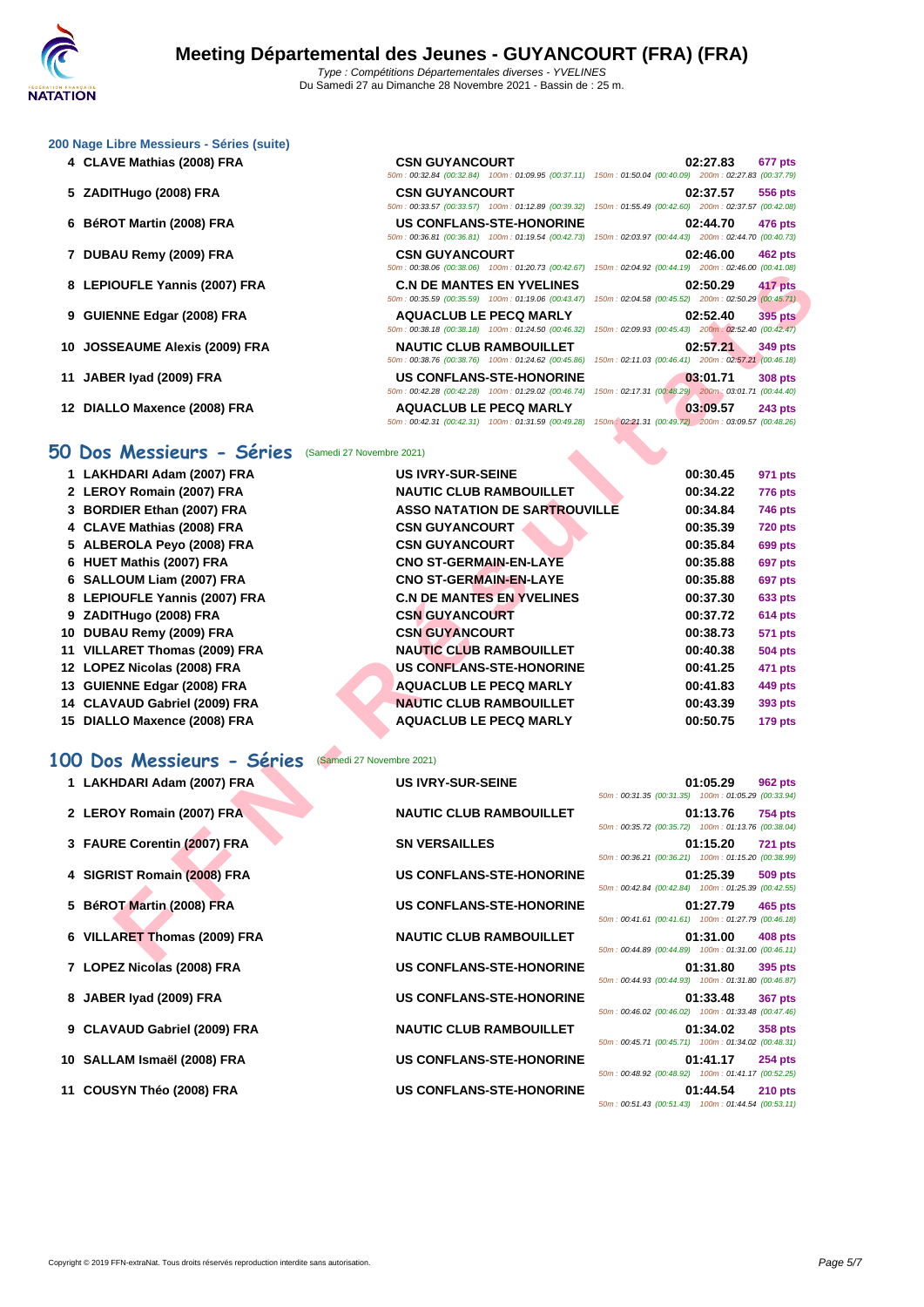

| 100 Dos Messieurs - Séries (suite)  |                                                                                                                                          |                                                                           |
|-------------------------------------|------------------------------------------------------------------------------------------------------------------------------------------|---------------------------------------------------------------------------|
| 12 BRETEAU Julian (2009) FRA        | <b>C.N DE MANTES EN YVELINES</b>                                                                                                         | 01:47.47<br><b>176 pts</b>                                                |
| 13 SERRA Corentin (2009) FRA        | <b>C.N DE MANTES EN YVELINES</b>                                                                                                         | 01:58.31<br>76 pts<br>50m: 00:57.72 (00:57.72) 100m: 01:58.31 (01:00.59)  |
| 200 Dos Messieurs - Séries          | (Dimanche 28 Novembre 2021)                                                                                                              |                                                                           |
|                                     |                                                                                                                                          |                                                                           |
| 1 LEROY Romain (2007) FRA           | <b>NAUTIC CLUB RAMBOUILLET</b><br>50m: 00:36.78 (00:36.78) 100m: 01:16.03 (00:39.25) 150m: 01:56.61 (00:40.58) 200m: 02:36.42 (00:39.81) | 02:36.42<br><b>760 pts</b>                                                |
| 2 DUBAU Remy (2009) FRA             | <b>CSN GUYANCOURT</b>                                                                                                                    | 03:00.78<br><b>504 pts</b>                                                |
|                                     | 50m : 00:43.50 (00:43.50) 100m : 01:30.50 (00:47.00) 150m : 02:17.00 (00:46.50) 200m : 03:00.78 (00:43.78)                               |                                                                           |
| Brasse Messieurs - Séries<br>50     | (Samedi 27 Novembre 2021)                                                                                                                |                                                                           |
| 1 HAOUAS Samy (2007) FRA            | <b>US IVRY-SUR-SEINE</b>                                                                                                                 | 00:33.93<br>946 pts                                                       |
| 2 BORDIER Ethan (2007) FRA          | <b>ASSO NATATION DE SARTROUVILLE</b>                                                                                                     | 00:37.93<br><b>762 pts</b>                                                |
| 3 ALBEROLA Peyo (2008) FRA          | <b>CSN GUYANCOURT</b>                                                                                                                    | 00:39.59<br><b>692 pts</b>                                                |
| 4 CLAVE Mathias (2008) FRA          | <b>CSN GUYANCOURT</b>                                                                                                                    | 00:40.30<br><b>663 pts</b>                                                |
| 5 LEROY Romain (2007) FRA           | <b>NAUTIC CLUB RAMBOUILLET</b>                                                                                                           | 00:41.75<br><b>605 pts</b>                                                |
| 6 CLAVAUD Gabriel (2009) FRA        | <b>NAUTIC CLUB RAMBOUILLET</b>                                                                                                           | 00:48.01<br><b>387 pts</b>                                                |
| 7 MILLET Alexandre (2007) FRA       | <b>SN VERSAILLES</b>                                                                                                                     | 00:48.06<br><b>386 pts</b>                                                |
| 8 VILLARET Thomas (2009) FRA        | <b>NAUTIC CLUB RAMBOUILLET</b>                                                                                                           | 00:49.45<br>344 pts                                                       |
|                                     |                                                                                                                                          |                                                                           |
| 100 Brasse Messieurs - Séries       | (Samedi 27 Novembre 2021)                                                                                                                |                                                                           |
| 1 HAOUAS Samy (2007) FRA            | <b>US IVRY-SUR-SEINE</b>                                                                                                                 | 01:15.01<br>932 pts                                                       |
|                                     |                                                                                                                                          | 50m: 00:35.03 (00:35.03) 100m: 01:15.01 (00:39.98)                        |
| 2 ALBEROLA Peyo (2008) FRA          | <b>CSN GUYANCOURT</b>                                                                                                                    | 01:25.59<br>697 pts                                                       |
|                                     |                                                                                                                                          | 50m: 00:40.74 (00:40.74) 100m: 01:25.59 (00:44.85)                        |
| 3 SIGRIST Romain (2008) FRA         | US CONFLANS-STE-HONORINE                                                                                                                 | 01:37.77<br>468 pts                                                       |
|                                     |                                                                                                                                          | 50m: 00:46.03 (00:46.03) 100m: 01:37.77 (00:51.74)                        |
| 4 BéROT Martin (2008) FRA           | <b>US CONFLANS-STE-HONORINE</b>                                                                                                          | 01:40.82<br>417 pts<br>50m: 00:47.02 (00:47.02) 100m: 01:40.82 (00:53.80) |
| 5 SALLAM Ismaël (2008) FRA          | US CONFLANS-STE-HONORINE                                                                                                                 | 01:45.96<br>339 pts                                                       |
|                                     |                                                                                                                                          | 50m: 00:49.25 (00:49.25) 100m: 01:45.96 (00:56.71)                        |
| BAREILLE-KADOCSacha (2008) FRA<br>6 | <b>US CONFLANS-STE-HONORINE</b>                                                                                                          | 01:48.01<br>310 pts                                                       |
|                                     |                                                                                                                                          | 50m: 00:51.26 (00:51.26) 100m: 01:48.01 (00:56.75)                        |
| 7 COUSYN Théo (2008) FRA            | <b>US CONFLANS-STE-HONORINE</b>                                                                                                          | 01:52.01<br><b>258 pts</b>                                                |
|                                     |                                                                                                                                          | 50m: 00:52.89 (00:52.89) 100m: 01:52.01 (00:59.12)                        |
| 200 Brasse Messieurs - Séries       | (Dimanche 28 Novembre 2021)                                                                                                              |                                                                           |
| 1 HALTER Camille (2007) FRA         | <b>US IVRY-SUR-SEINE</b>                                                                                                                 | 02:41.97<br>899 pts                                                       |
|                                     | 50m: 00:36.11 (00:36.11) 100m: 01:18.23 (00:42.12) 150m: 02:00.54 (00:42.31) 200m: 02:41.97 (00:41.43)                                   |                                                                           |
| 2 HAOUAS Samy (2007) FRA            | <b>US IVRY-SUR-SEINE</b>                                                                                                                 | 02:42.50<br>892 pts                                                       |
|                                     | 50m: 00:35.61 (00:35.61) 100m: 01:16.38 (00:40.77) 150m: 01:59.16 (00:42.78) 200m: 02:42.50 (00:43.34)                                   |                                                                           |
| --- ALBEROLA Peyo (2008) FRA        | <b>CSN GUYANCOURT</b>                                                                                                                    | <b>DSQ</b>                                                                |
|                                     |                                                                                                                                          |                                                                           |
| 50 Papillon Messieurs - Séries      | (Dimanche 28 Novembre 2021)                                                                                                              |                                                                           |
| 1 LAKHDARI Adam (2007) FRA          | <b>US IVRY-SUR-SEINE</b>                                                                                                                 | 954 pts<br>00:29.08                                                       |
| 2 LEROY Romain (2007) FRA           | <b>NAUTIC CLUB RAMBOUILLET</b>                                                                                                           | 00:30.97<br>841 pts                                                       |
| 3 HUET Mathis (2007) FRA            | <b>CNO ST-GERMAIN-EN-LAYE</b>                                                                                                            | 00:31.53<br>809 pts                                                       |
| 4 FAURE Corentin (2007) FRA         | <b>SN VERSAILLES</b>                                                                                                                     | 00:31.54<br>809 pts                                                       |
| 5 ZADITHugo (2008) FRA              | <b>CSN GUYANCOURT</b>                                                                                                                    | 00:37.81<br>493 pts                                                       |
| 6 DUBAU Remy (2009) FRA             | <b>CSN GUYANCOURT</b>                                                                                                                    | 00:39.17<br>435 pts                                                       |
| 7 JABER Iyad (2009) FRA             | <b>US CONFLANS-STE-HONORINE</b>                                                                                                          | 00:40.06<br>399 pts                                                       |
|                                     |                                                                                                                                          |                                                                           |

- **8 ZAMNI Armand (2009) FRA NAUTIC CLUB RAMBOUILLET 00:40.10 397 pts**
- **9 VILLARET Thomas (2009) FRA NAUTIC CLUB RAMBOUILLET 00:42.53 307 pts**
- **10 CLAVAUD Gabriel (2009) FRA NAUTIC CLUB RAMBOUILLET 00:45.08 224 pts**
- **11 ALVAREZ Amaury (2009) FRA AQUACLUB LE PECQ MARLY 00:47.45 159 pts**
- **12 SALLAM Ismaël (2008) FRA US CONFLANS-STE-HONORINE 00:50.03 101 pts**